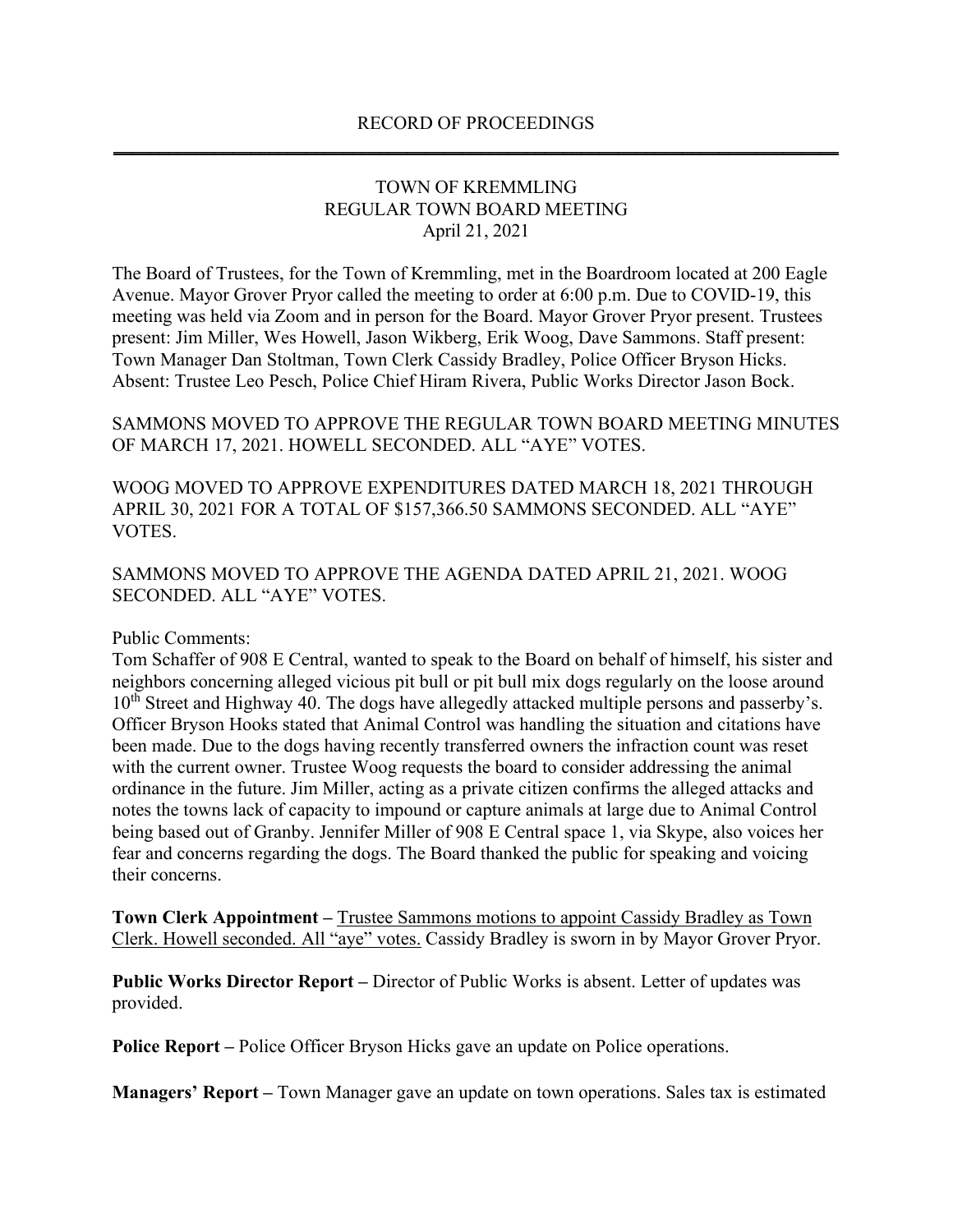\$20,000.00 higher than February last year and trending positive for an approximate \$25,000.00 increase for the year thus far.

**Grand County Library District Presentation –** Grand County Library District Board Member Jim Sloan, Executive Director Polly Gallagher and Kremmling Library Manager Emily Pedersen present. Polly Gallagher presents PowerPoint presentation.

**Discussion and Action** – Sammons Request for Reimbursement of Annexation Costs – Trustee Sammons excuses himself from discussion and action on the topic. Town Manager Stoltman gave an overview of the situation. Trustee Woog asks if there is evidence that the Town of Kremmling's Annexation Process is unusual or more cumbersome than others. To which Stoltman replies that it "is not abnormal, but could be cleaner". Stoltman recommends, no reimbursement be offered. Alan Hassler P.C., attorney on behalf of Christina Sammons of Kremmling, argues that town requirements for annexation are unreasonable and far more involved and excessive than the state statute requires. Trustee Woog asks permission of the board to ask Hassler how the amount of \$4000.00 requested was determined. Board allows. Hassler explains that time spent, amount of documents and mailing requirements are excessive. Hassler notes 9 items that are outlined in his letter to the board. Woog moves that though the annexation policy may need review in the future, it is unusual to request reimbursement after the fact. Woog recommends that civil action may be required in lieu of a town board request. Woog states that a comparison should be done to our policy versus other towns/cities of comparable size for later review. Christina Sammons states that a work product was provided that may benefit the town in the future so the town should share the responsibility of the cost. Mayor Pryor argues that improvement to personal land resulting from the annexation is the benefit of the land owner and therefore the cost also lies with the benefitting land owner. Christina Sammons requests an application fee refund in lieu of the \$4000.00 reimbursement. Trustee Miller states that the town has not yet been found at fault of any unfairness. Woog cautions precedence of any refund and requests a later review of policy. No action taken.

**Discussion and Action** – Resolution 2021-4 Budget Amendment, Solid Waste Fund -Town Manager Stoltman introduced the resolution. No further discussion took place. A motion was made by Sammons to approve the Resolution 2021-4 for the purpose of appropriating additional sums of money to defray expenses in excess of amounts budgeted for within the Solid Waste Fund in the amount of \$1,281.00, seconded by Miller. Motion passed unanimously.

**Discussion and Action** – Resolution 2021-5 Budget Amendment, Grant Fund – Town Manager Stoltman introduced the resolution. No further discussion took place. A motion was made by Woog to approve Resolution 2021-5 for the purpose of appropriating additional sums of money to defray expenses in excess of amounts budgeted for within the Grant Fund in the amount of \$38,837.00, seconded by Howell. Motion passed unanimously.

**Discussion and Action** – Resolution 2021-6 COVID-19 – Trustee Sammons introduced the resolution. Sammons suggests that if or when County Commissioners turn over COVID-19 rules and regulations to individual municipalities, no such ordinances shall be enacted. Leaving